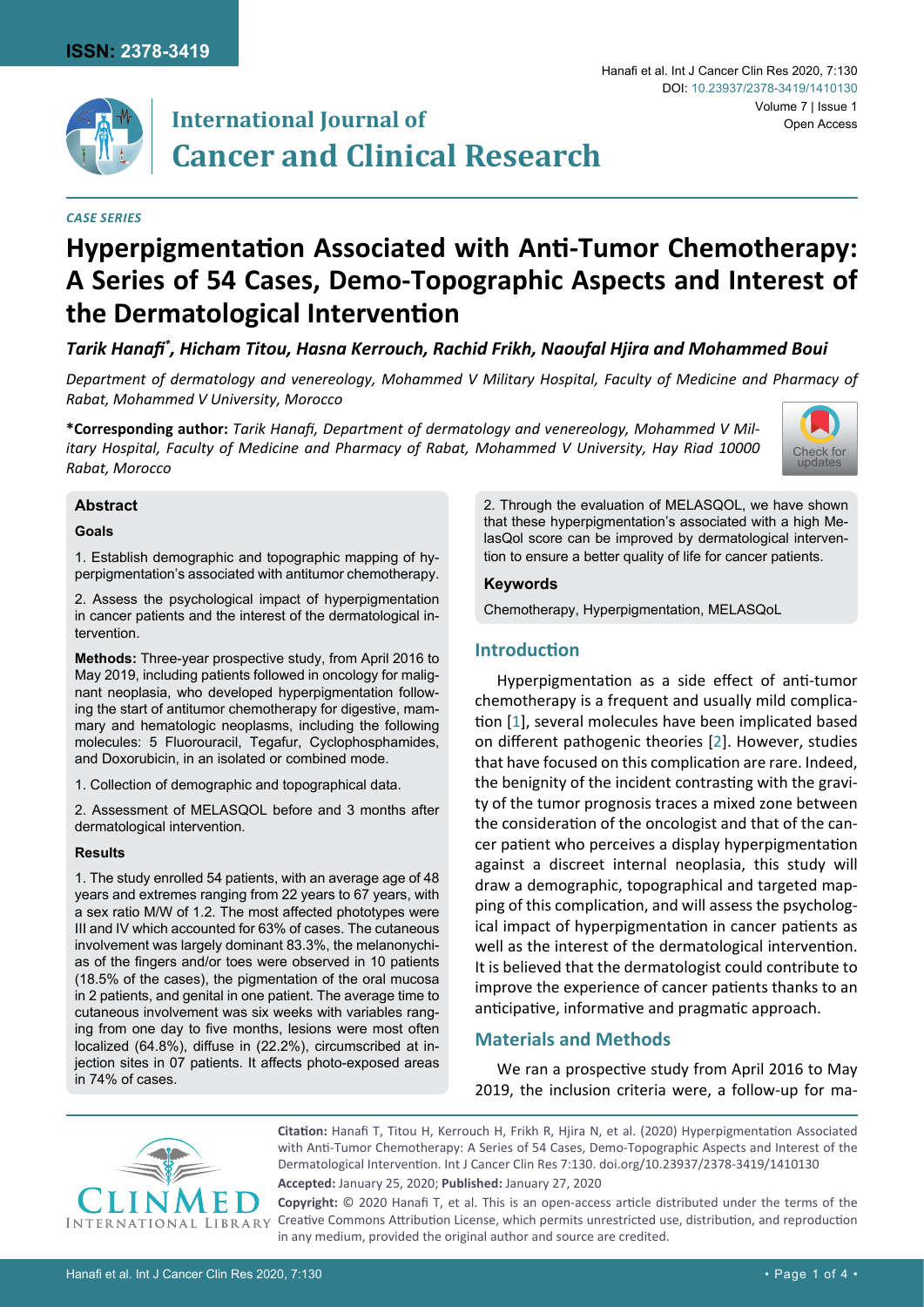lignant neoplasms (breast, digestive or hematologic neoplasms), a chemotherapy regimen including, 5 Fluorouracil, Tegafur, cyclophosphamides or Doxorubicin, in an isolated or combined mode, and finally hyperpigmentation installed after the start of chemotherapy protocol. Patients who met these criteria were referred to dermatology consultation from the oncology department. We excluded from this study patients having received other molecules before the onset of hyperpigmentation, and patients with non-melanin dyschromia.

We collect demographic (Age, sex and Phototype) and topographic data (location and extension).

The skin phototype was determined according to the Fitzpatrick scale [\[3](#page-3-7)[,4\]](#page-3-8) (I) White skin, always burns, never tans; II) White skin, always burns, minimal tan; III) White skin, burns minimally, tans moderately and gradually; IV) Light brown skin, burns minimally, tans well; V) Brown skin, rarely burns, tans deeply; VI) Dark brown/ black skin, never burns, tans deeply).

The psychological impact was assessed using the MelasQol [\[5\]](#page-3-9) score, the Arabic version [\[6\]](#page-3-10) of which was recently validated. The value of the dermatological intervention was evaluated by carrying out a second ME-LASQOL score three months after the first consultation.

The dermatological intervention consisted of: IEA approach (information, education and awareness), particularly with regard to the benign and resolving nature of lesions, Photoprotection measures, Minimalist cosmetic intervention and corrective medical make-up.

# **Results**

A total of 82 patients were referred from the medical oncology department to the dermatology consultation. Twenty-eight of them were excluded from this study, because they had already received other chemotherapy molecules, or other treatments started recently, less than three months before the onset of hyperpigmentation, or in whom clinical examination led to suspect another differential diagnosis. Thus, only fifty-four patients were included in the study, distributed as follows, Breast cancer (8 cases), gastric adenocarcinoma (12 cases), colorectal cancer (17 cases), Hodgkin lymphoma (9 cases), Non-Hodgkin lymphoma (5 cases), Leukemia (1 case), mycosis fungoides (2 cases), with an average age of 48 years and extremes varying from 22 years to 67 years, a sex M/W ratio of 1:2. The most affected Phototypes were III and IV which represented 63% of the cases. The expression was heterogeneous; however, the skin involvement was largely dominant 83.3%, melanonychia of the fingers and/or toes were observed in 10 patients (18.5% of cases), pigmentation of the oral mucosa in 2 patients and genital in one patient. The average time for skin involvement was six weeks with variables ranging from one day to five months. Most often localized (64.8%), diffuse in (22.2%), lim<span id="page-1-0"></span>**Table 1:** Demographic and topographic mapping.

|                               | Total $n = 54$ |
|-------------------------------|----------------|
| Age in years. Average (range) | 48 (22;67)     |
| Sex n (%)                     |                |
| Man                           | 29 (53)        |
| Woman                         | 25 (46)        |
| Phototype n (%)               |                |
| I                             | 06 (11.1)      |
| Ш                             | 09 (16.6)      |
| Ш                             | 16 (29.6)      |
| IV                            | 18 (33.3)      |
| V                             | 03(5.5)        |
| VI                            | 02(3.7)        |
| Location n (%)                |                |
| Cutaneous                     | 45 (83.3)      |
| Nail                          | 10 (18.5)      |
| Mucous                        | 03(5.5)        |
| Topography n (%)              |                |
| Localized                     | 35 (64.8)      |
| <b>Diffuse</b>                | 12 (22.2)      |
| Restricted to injection sites | 07 (12.9)      |
| Photo-exposed areas           | 40 (74)        |

ited to injection sites in 07 patients. It affected the photo-exposed areas in 74% of the cases ([Table 1\)](#page-1-0).

The initial evaluation of the MelasQol score (QUAL-ITY OF LIFE) objectified an average value of 28/70 (varying from 10 to 38), particularly for display disorders.

The interest of the therapeutic dermatological intervention was evaluated by the appreciation of the change of MELASQOL ([Figure 1\)](#page-2-2)

- Group I: A clear improvement of more than 75% in (MELASQOL) in 06 patients (15%)
- • Group II: An improvement between 25% and 75% of (MELASQOL) in 40 patients (74%)
- Group III: An aggravation or improvement of less than 25% in (MELASQOL): in 08 patients (11%).

# **Discussion**

The clinical expression of hyperpigmentations secondary to anti-tumor chemotherapy remains very heterogeneous [[7](#page-3-0)], This heterogeneity could be systematized by opposing the diffuse forms [[8,](#page-3-1)[9\]](#page-3-2) (22.2% of the cases in our study) with focal forms (64.8%), including palmoplantar localization [[10\]](#page-3-3) and/or on areas of trauma or friction [[11](#page-3-4)] and/or folds [\[12](#page-3-5)], as well as the other forms known as circumscribed at the injection sites [\[13](#page-3-6)] (12.9% of cases), which are frequently reported in the literature, although they are represented in small proportion in our cohort, we believe that these circumscribed forms were not displayed to cause social discomfort and/or were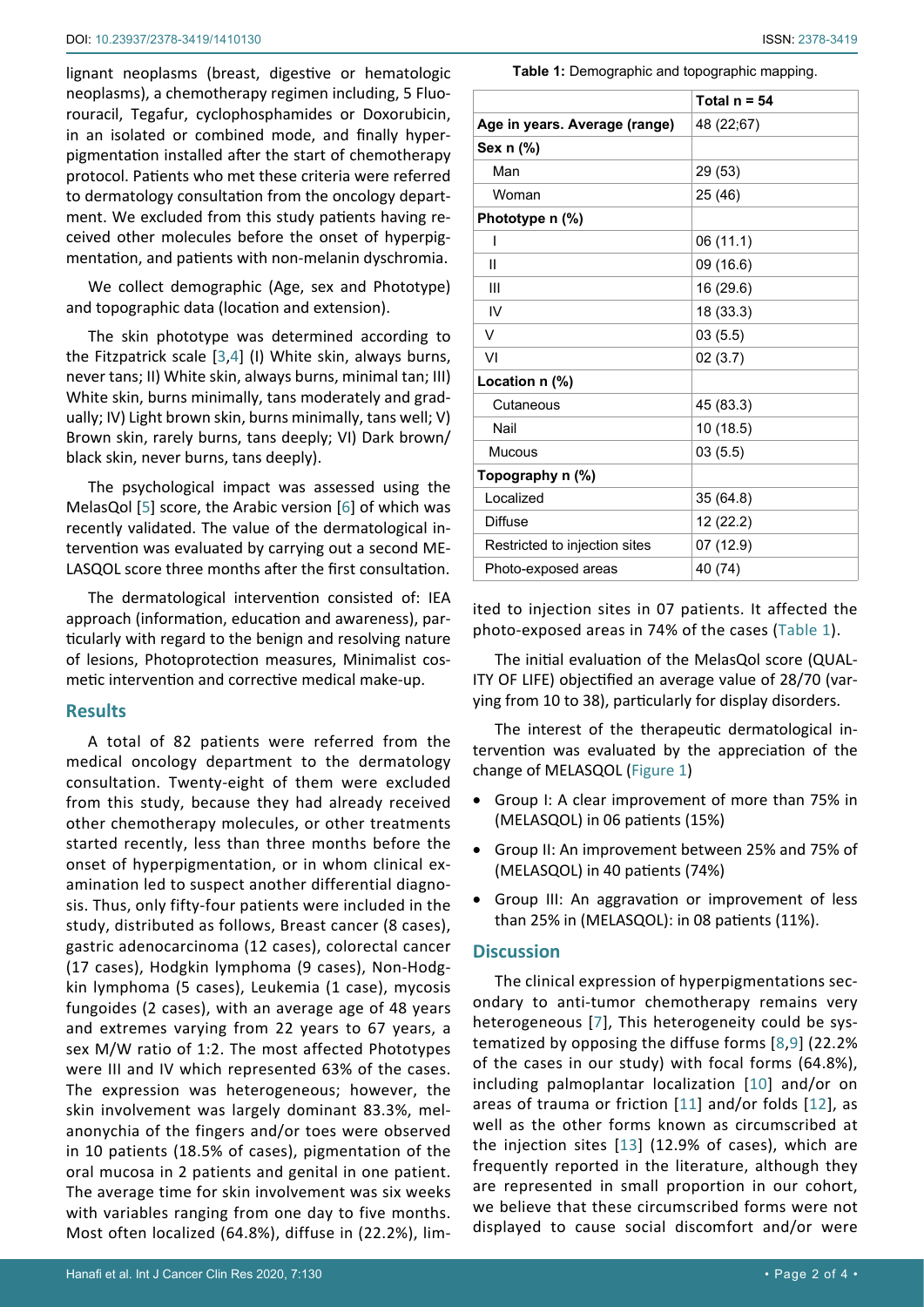<span id="page-2-2"></span>

not worrying to justify dermatological control in our patients, unlike the forms on photo-exposed areas (74%) which were dominant. In addition, nail involvement remains a frequent incident in the form of pigmented bands [[14\]](#page-3-12) or diffuse pigmentation [[8\]](#page-3-1), unlike mucosal involvement which is rarer [[15](#page-3-13)].

This clinical expression is variable depending on the molecule, the dose administered and the route of administration [\[8\]](#page-3-1), these observations have suggested several pathogenic theories without being conclusive, thus certain molecules would act by direct stimulation of the melanogenesis [[10\]](#page-3-3) by endocrinological anomalies of the secretion of ACTH (Adreno CorticoTrophic Hormone) and α-MSH (α-Melanocyte-stimulating hormone), Other authors suggest a direct toxic effect on epidermal melanocytes stimulating the increase melanin production [[2](#page-2-1)], pigment incontinence [\[16\]](#page-3-14) or even post-inflammatory hyperpigmentation [\[8\]](#page-3-1). The preferential location in certain microtrauma or occlusal areas could be explained by a local increase in blood flow or eccrine excretion prolonging the contact time between the molecule and the melanocytes [[2](#page-2-1)[,8\]](#page-3-1).

In 2018, Pollo, et al. [\[17](#page-3-11)] evaluated all the tools reported in the literature to measure the impact of melasma on quality of life, this study identified only one specific instrument for this aim, the MELASQOL [[5](#page-3-9)].

MELASQOL [[5](#page-3-9)] is currently the most commonly used tool to assess the impact of melasma on the daily lives of patients, particularly in relation to the three areas that seem to be the most affected, notably social life, leisure and emotional well-being. This score can help in the therapeutic decision but also will allow evaluating the effectiveness of possible treatments.

Several adaptations translated into different languages have been proposed and validated [\[6](#page-3-10),[18,](#page-3-15)[19](#page-3-16)], however these adaptations were based on the com-

position of other questionnaires and not on the individual symbolic perceptions of patients [[17\]](#page-3-11), this defect in psychometric construction suggests a certain intercultural maladjustment.

In the absence of other tools, we have used ME-LASQOL in our cancer patients, to assess the impact of hyperpigmentation on their daily lives, but also to assess the impact of the dermatological intervention. This score has proven useful, particularly for display and photo-exposed forms, objectifying a real impact on quality of life, however the psychometric evaluation of our patients remains delicate under the shadow of an active malignant neoplasia, which is limiting the interest of MELASQOL.

## **Conclusion**

We have provided a demo-topographic mapping of this complication, knowing that the data in the literature is limited to reports of isolated cases.

Through MELASQOL, we have proven that these pigmentary manifestations correlated with antitumor chemotherapy, and associated with a high MelasQol score, can be improved ensuring a better quality of life for cancer patients, in particular by simple measures of generous information, photoprotection, or in some cases, by a minimalist topical depigmenting treatment within the limits of safety and/or a corrective medical make-up.

## **References**

- <span id="page-2-0"></span>1. [Sibaud V, Fricain J-C, Baran R, Robert C \(2013\) Pigmen](https://www.ncbi.nlm.nih.gov/pubmed/23466151)[tary disorders induced by anticancer agents. part I: Chemo](https://www.ncbi.nlm.nih.gov/pubmed/23466151)[therapy. Ann Dermatol Vénéréol 140: 183-196.](https://www.ncbi.nlm.nih.gov/pubmed/23466151)
- <span id="page-2-1"></span>2. [Wendy S Susser, Diane L Whitaker-Worth, Jane M Grant-](https://www.ncbi.nlm.nih.gov/pubmed/10071309)[Kels \(1999\) Mucocutaneous reactions to chemotherapy.](https://www.ncbi.nlm.nih.gov/pubmed/10071309)  [Journal of the American Academy of Dermatology 40: 367-](https://www.ncbi.nlm.nih.gov/pubmed/10071309) [398.](https://www.ncbi.nlm.nih.gov/pubmed/10071309)